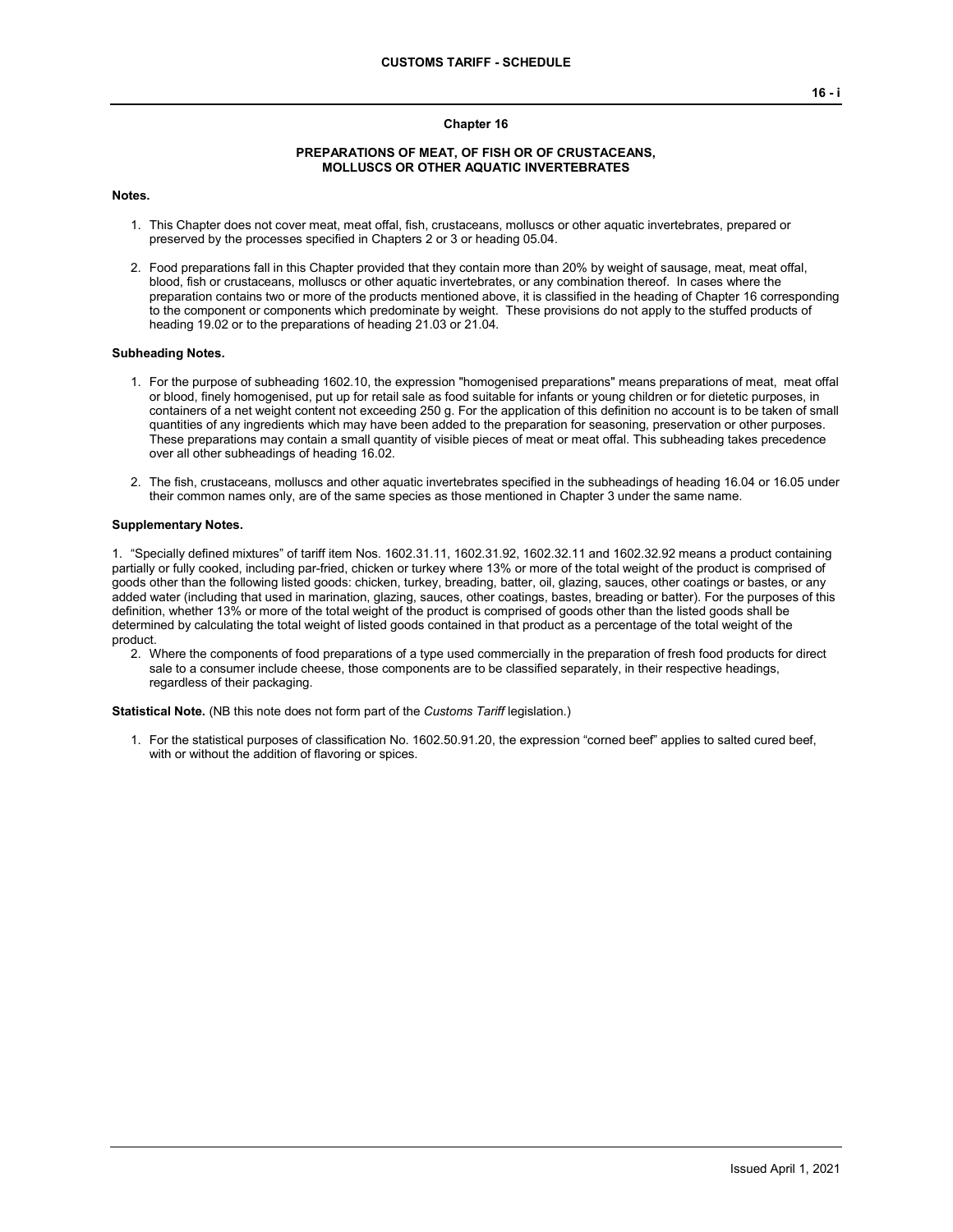# **CUSTOMS TARIFF - SCHEDULE**

| <b>Tariff</b><br>Item       | SS | <b>Description of Goods</b>                                                                                | Unit of<br>Meas. | <b>MFN</b><br><b>Tariff</b> | <b>Applicable</b><br><b>Preferential Tariffs</b>                                                                                          |
|-----------------------------|----|------------------------------------------------------------------------------------------------------------|------------------|-----------------------------|-------------------------------------------------------------------------------------------------------------------------------------------|
| 1601.00                     |    | Sausages and similar products, of meat, meat offal or blood; food<br>preparations based on these products. |                  |                             |                                                                                                                                           |
|                             |    | - - - In cans or glass jars:                                                                               |                  |                             |                                                                                                                                           |
|                             |    | 1601.00.11 00 - - - - Of poultry of heading 01.05                                                          | <b>KGM</b>       | 12.5%                       | AUT, NZT, CCCT, LDCT,<br>UST, CIAT, CT, CRT, NT,<br>PT, COLT, JT, PAT,<br>HNT, KRT, CEUT, UAT,<br>UKT: Free<br>GPT: 10%<br>CPTPT: 4%      |
| 1601.00.19 00 - - - - Other |    |                                                                                                            | <b>KGM</b>       | 12.5%                       | AUT, NZT, CCCT, LDCT,<br>UST, MXT, CIAT, CT,<br>CRT, NT, PT, COLT, JT,<br>PAT, HNT, KRT, CEUT,<br>UAT, UKT: Free<br>GPT: 10%<br>CPTPT: 4% |
|                             |    | - - - Of fowls of the species Gallus domesticus, other than in cans or glass jars:                         |                  |                             |                                                                                                                                           |
|                             |    | 1601.00.21 00 - - - - Other than spent fowl, within access commitment                                      | KGM              | 0.95¢/kg                    | CCCT, LDCT, GPT, UST,<br>CIAT, CT, NT, PT,<br>COLT, JT, PAT, CEUT,<br>UAT, CPTPT,<br>UKT: Free                                            |
|                             |    | 1601.00.22 00 - - - - Other than spent fowl, over access commitment                                        | KGM              | 238%                        |                                                                                                                                           |
|                             |    | 1601.00.23 00 - - - - Spent fowl                                                                           | KGM              | Free                        | CCCT, LDCT, GPT,<br>UST, MXT, CIAT, CT,<br>CRT, NT, PT, COLT, JT,<br>PAT, HNT, KRT, CEUT,<br>UAT, CPTPT,<br>UKT: Free                     |
|                             |    | - - - Of turkeys, other than in cans or glass jars:                                                        |                  |                             |                                                                                                                                           |
|                             |    | 1601.00.31 00 - - - - Within access commitment                                                             | <b>KGM</b>       | 0.95¢/kg                    | CCCT, LDCT, GPT, UST,<br>CIAT, CT, CRT, NT, PT,<br>COLT, JT, PAT, CEUT,<br>UAT, CPTPT,<br>UKT: Free                                       |
|                             |    | 1601.00.32 00 - - - - Over access commitment                                                               | KGM              | 154.5%                      |                                                                                                                                           |
| 1601.00.90                  |    | $- -$ Other                                                                                                |                  | Free                        | CCCT, LDCT, GPT,<br>UST, MXT, CIAT, CT,<br>CRT, NT, PT, COLT, JT,<br>PAT, HNT, KRT, CEUT,<br>UAT, CPTPT,<br>UKT: Free                     |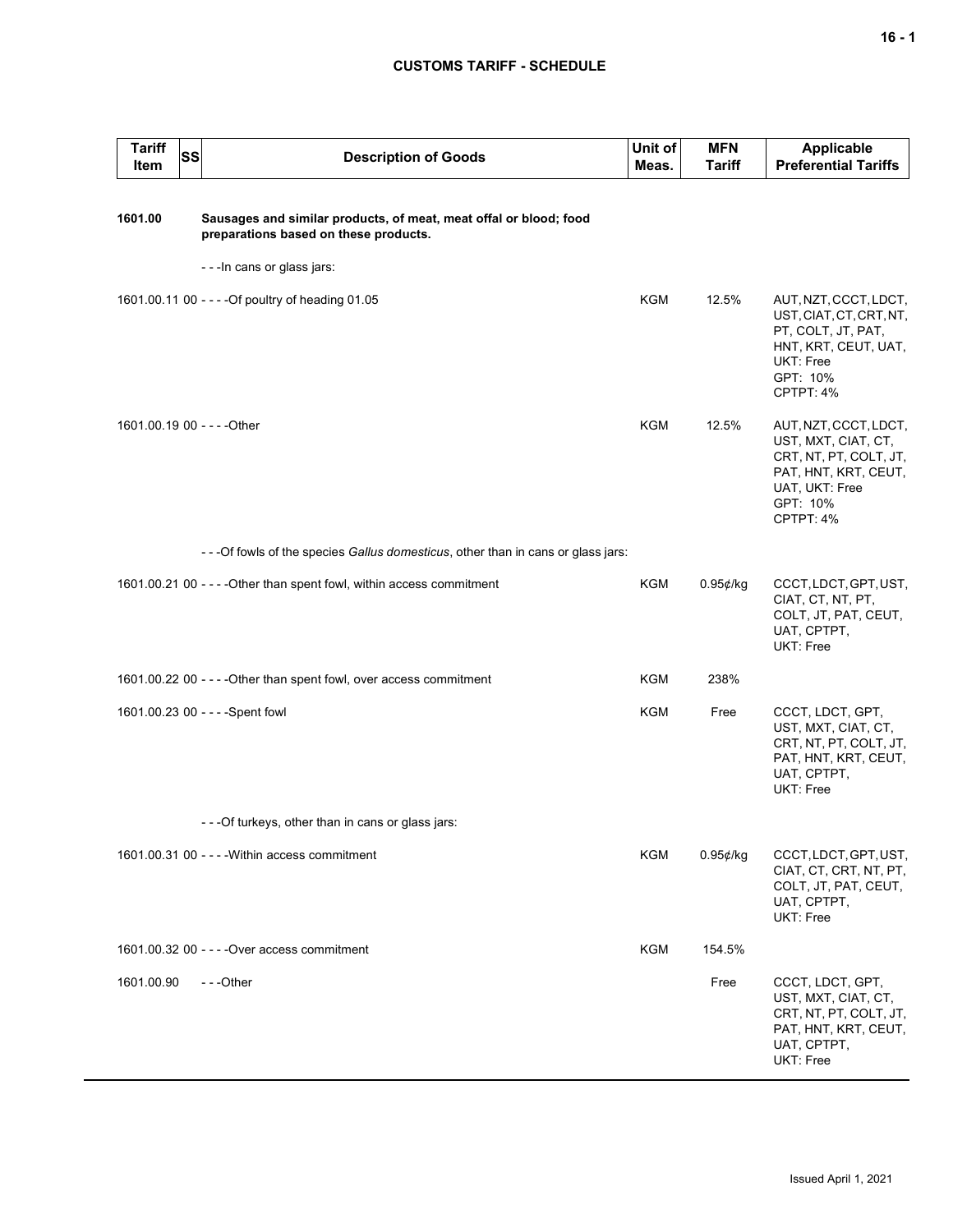| <b>Tariff</b><br><b>Item</b> | <b>SS</b> | <b>Description of Goods</b>                                                                 | Unit of<br>Meas.         | <b>MFN</b><br><b>Tariff</b> | Applicable<br><b>Preferential Tariffs</b>                                                                             |
|------------------------------|-----------|---------------------------------------------------------------------------------------------|--------------------------|-----------------------------|-----------------------------------------------------------------------------------------------------------------------|
|                              |           |                                                                                             | <b>KGM</b>               |                             |                                                                                                                       |
|                              |           |                                                                                             | <b>KGM</b><br><b>KGM</b> |                             |                                                                                                                       |
|                              |           |                                                                                             | KGM                      |                             |                                                                                                                       |
| 16.02                        |           | Other prepared or preserved meat, meat offal or blood.                                      |                          |                             |                                                                                                                       |
| 1602.10                      |           | -Homogenized preparations                                                                   |                          |                             |                                                                                                                       |
|                              |           | 1602.10.10 00 - - - Of fowls of the species Gallus domesticus and turkeys, of heading 01.05 | <b>KGM</b>               | 12.5%                       | AUT, NZT, CCCT, LDCT,<br>UST, CRT, PT, COLT,<br>JT, PAT, HNT, KRT,<br>CEUT, UAT, UKT: Free<br>GPT: 10%<br>CPTPT: 7.5% |
| 1602.10.90 00 - - - Other    |           |                                                                                             | KGM                      | 12.5%                       | AUT, NZT, CCCT, LDCT,<br>UST, MXT, CRT, PT,<br>COLT, JT, PAT, HNT,<br>KRT, CEUT, UAT,<br>CPTPT, UKT: Free<br>GPT: 10% |
| 1602.20                      |           | -Of liver of any animal                                                                     |                          |                             |                                                                                                                       |
|                              |           | 1602.20.10 00 - - - Pâtés de foie with truffles                                             | KGM                      | 3%                          | CCCT, LDCT, GPT,<br>UST, MXT, CT, CRT,<br>NT, PT, COLT, JT, PAT,<br>HNT, KRT, CEUT, UAT,<br>CPTPT, UKT: Free          |
|                              |           | - - -Paste, of fowls of the species <i>Gallus domesticus</i> , not in cans or glass jars:   |                          |                             |                                                                                                                       |
|                              |           | 1602.20.21 00 - - - - Within access commitment                                              | KGM                      | Free                        | CCCT, LDCT, GPT, UST,<br>CIAT, CT, CRT, NT, PT,<br>COLT, JT, PAT, HNT,<br>KRT, CEUT, UAT,<br>CPTPT, UKT: Free         |
|                              |           | 1602.20.22 00 - - - - Over access commitment                                                | KGM                      | 238%                        |                                                                                                                       |
|                              |           | ---Paste, of turkeys, not in cans or glass jars:                                            |                          |                             |                                                                                                                       |
|                              |           | 1602.20.31 00 - - - - Within access commitment                                              | <b>KGM</b>               | Free                        | CCCT, LDCT, GPT, UST,<br>CIAT, CT, CRT, NT, PT,<br>COLT, JT, PAT, HNT,<br>KRT, CEUT, UAT,<br>CPTPT, UKT: Free         |
|                              |           | 1602.20.32 00 - - - - Over access commitment                                                | KGM                      | 154.5%                      |                                                                                                                       |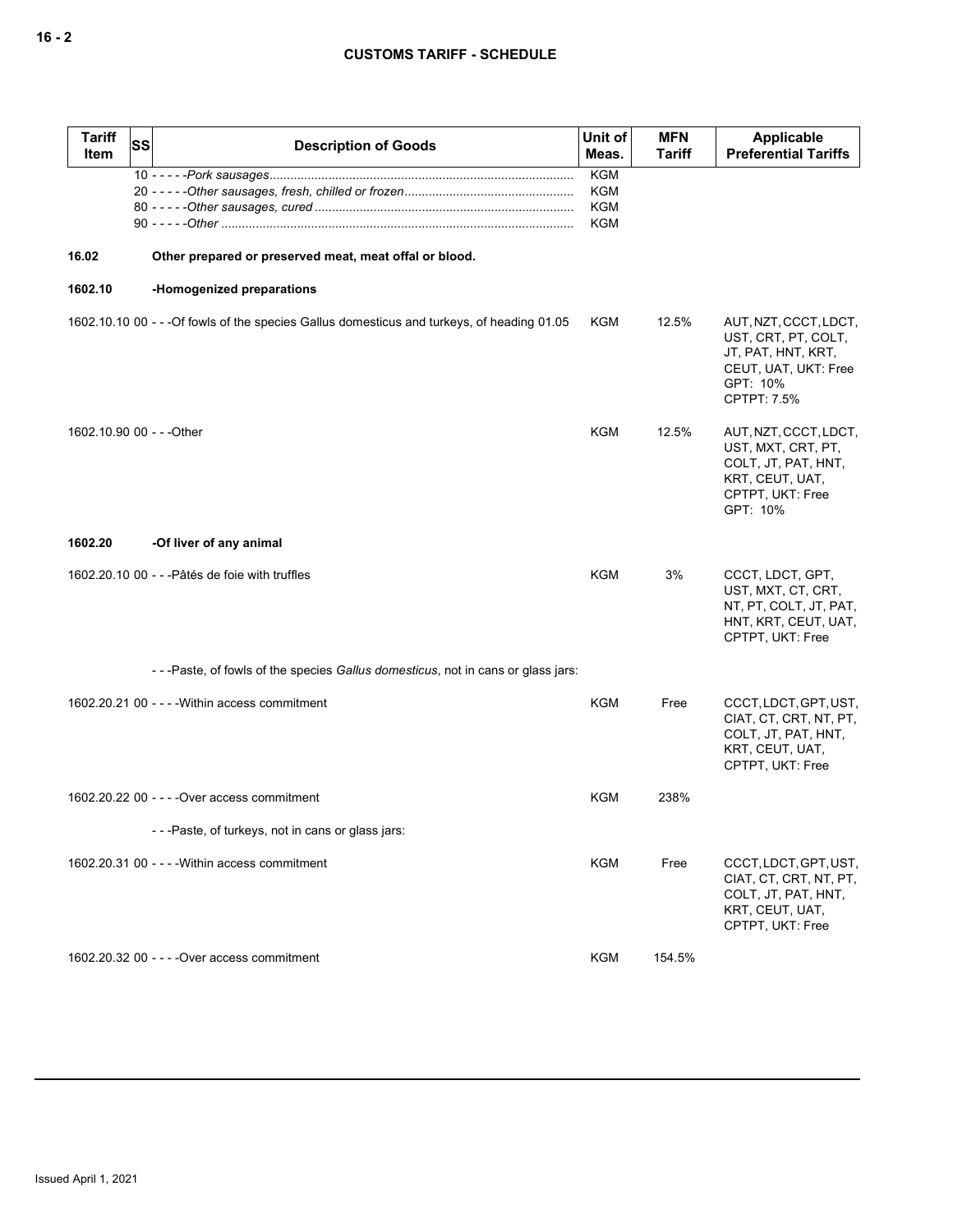| <b>Tariff</b><br>Item     | SS | <b>Description of Goods</b>                                                        | Unit of<br>Meas.  | <b>MFN</b><br><b>Tariff</b>                  | <b>Applicable</b><br><b>Preferential Tariffs</b>                                                                              |
|---------------------------|----|------------------------------------------------------------------------------------|-------------------|----------------------------------------------|-------------------------------------------------------------------------------------------------------------------------------|
| 1602.20.90 00 - - - Other |    |                                                                                    | KGM               | Free                                         | CCCT, LDCT, GPT,<br>UST, MXT, CIAT, CT,<br>CRT, NT, PT, COLT, JT,<br>PAT, HNT, KRT, CEUT,<br>UAT, CPTPT,<br>UKT: Free         |
|                           |    | -Of poultry of heading 01.05:                                                      |                   |                                              |                                                                                                                               |
| 1602.31                   |    | - - Of turkeys                                                                     |                   |                                              |                                                                                                                               |
|                           |    | - - - Prepared meals:                                                              |                   |                                              |                                                                                                                               |
| 1602.31.11                |    | - - - - Specially defined mixtures                                                 |                   | 11%                                          | CCCT, LDCT, UST,<br>CIAT, CT, CRT, PT,<br>COLT, JT, PAT, HNT,<br>KRT, CEUT, UAT,<br><b>UKT: Free</b><br>GPT: 10%<br>CPTPT: 7% |
|                           |    |                                                                                    | <b>KGM</b><br>KGM |                                              |                                                                                                                               |
|                           |    | 1602.31.12 00 - - - - Other, within access commitment                              | KGM               | 7.5%                                         | CCCT, LDCT, UST,<br>CIAT, CT, PT, COLT,<br>JT, PAT, CEUT, UAT,<br>CPTPT, UKT: Free<br>GPT: 7.5%                               |
|                           |    | 1602.31.13 00 - - - - Other, over access commitment, bone in                       | KGM               | 169.5% but not<br>less than<br>\$3.76/kg     |                                                                                                                               |
|                           |    | 1602.31.14 00 - - - - Other, over access commitment, boneless                      |                   | KGM 169.5% but not<br>less than<br>\$6.18/kg |                                                                                                                               |
|                           |    | $- -$ Other:                                                                       |                   |                                              |                                                                                                                               |
|                           |    | 1602.31.91 00 - - - - In cans or glass jars                                        | KGM               | 12.5%                                        | CCCT, LDCT, UST,<br>CIAT, CT, CRT, PT,<br>COLT, JT, PAT, HNT,<br>KRT, CEUT, UAT,<br>UKT: Free<br>GPT: 10%<br>CPTPT: 7.5%      |
|                           |    | 1602.31.92 00 - - - - Specially defined mixtures, other than in cans or glass jars | <b>KGM</b>        | 2.5%                                         | CCCT, LDCT, UST,<br>CIAT, CT, CRT, PT,<br>COLT, JT, PAT, HNT,<br>KRT, CEUT, UAT<br>CPTPT, UKT: Free<br>GPT: 2%                |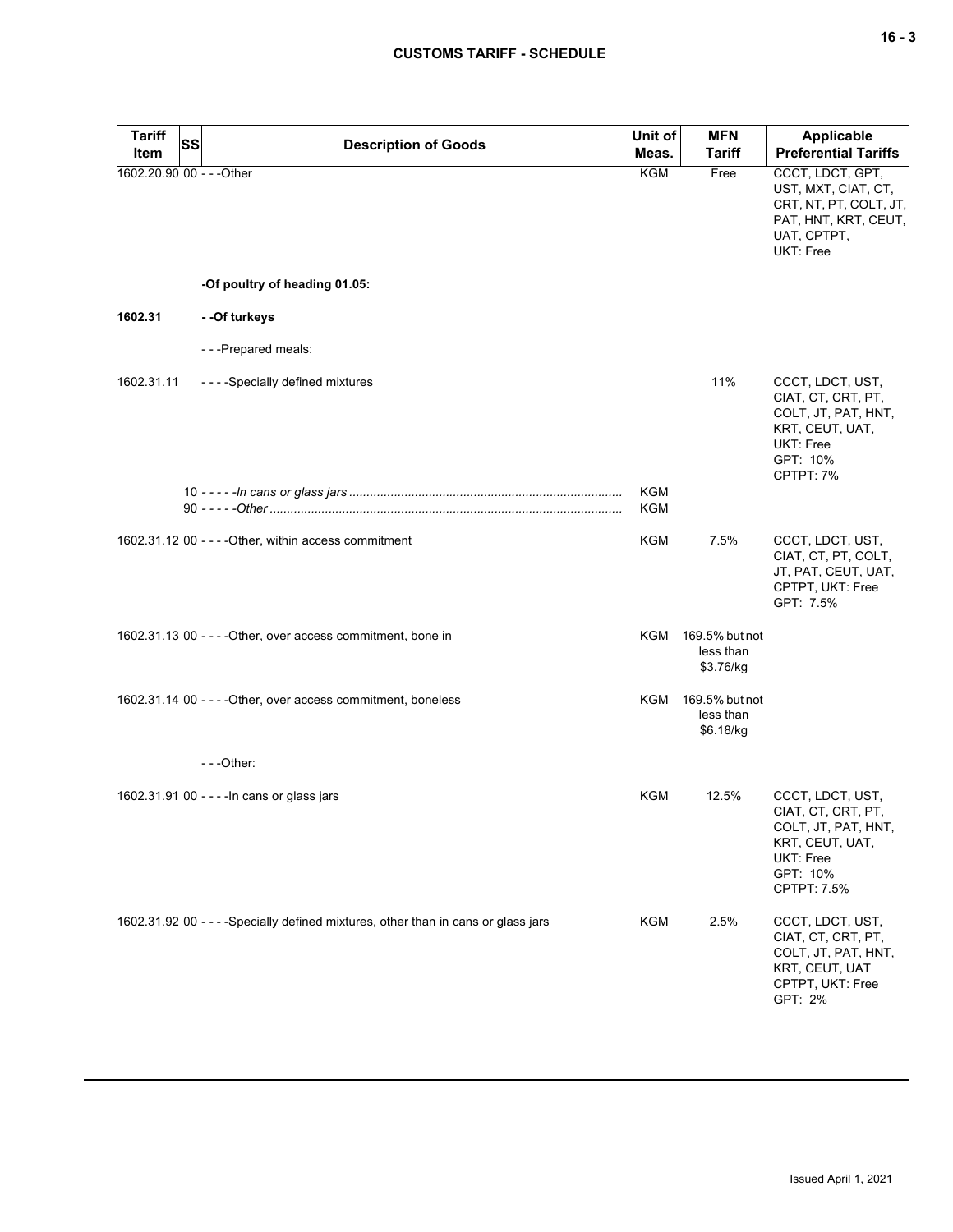| <b>Tariff</b><br>Item | SS | <b>Description of Goods</b>                                                                                      | Unit of<br>Meas.  | <b>MFN</b><br><b>Tariff</b>                                                  | Applicable<br><b>Preferential Tariffs</b>                                                                                     |
|-----------------------|----|------------------------------------------------------------------------------------------------------------------|-------------------|------------------------------------------------------------------------------|-------------------------------------------------------------------------------------------------------------------------------|
|                       |    | 1602.31.93 00 - - - - Other, within access commitment                                                            | <b>KGM</b>        | 5% but not<br>less than<br>4.74 $\not\in$ /kg or<br>more than<br>$9.48$ ¢/kg | CCCT, LDCT, UST,<br>CIAT, CT, PT, COLT,<br>JT, PAT, CEUT, UAT,<br>CPTPT, UKT: Free                                            |
|                       |    | 1602.31.94 00 - - - - Other, over access commitment, bone in                                                     | KGM               | 165% but not<br>less than<br>\$3.67/kg                                       |                                                                                                                               |
|                       |    | 1602.31.95 00 - - - - Other, over access commitment, boneless                                                    | <b>KGM</b>        | 165% but not<br>less than<br>\$6.03/kg                                       |                                                                                                                               |
| 1602.32               |    | - - Of fowls of the species Gallus domesticus                                                                    |                   |                                                                              |                                                                                                                               |
|                       |    | ---Prepared meals:                                                                                               |                   |                                                                              |                                                                                                                               |
| 1602.32.11            |    | Specially defined mixtures                                                                                       |                   | 11%                                                                          | CCCT, LDCT, UST,<br>CIAT, CT, CRT, PT,<br>COLT, JT, PAT, HNT,<br>KRT, CEUT, UAT,<br><b>UKT: Free</b><br>GPT: 10%<br>CPTPT: 7% |
|                       |    |                                                                                                                  | <b>KGM</b><br>KGM |                                                                              |                                                                                                                               |
|                       |    | 1602.32.12 00 - - - - Other, within access commitment                                                            | KGM               | 7.5%                                                                         | CCCT, LDCT, UST,<br>CIAT, CT, PT, COLT,<br>JT, PAT, CEUT, UAT,<br>CPTPT, UKT: Free<br>GPT: 7.5%                               |
|                       |    | 1602.32.13 00 - - - - Other, over access commitment, bone in                                                     | KGM               | 253% but not<br>less than<br>\$5.91/kg                                       |                                                                                                                               |
|                       |    | 1602.32.14 00 - - - - Other, over access commitment, boneless                                                    | KGM               | 253% but not<br>less than<br>\$10.54/kg                                      |                                                                                                                               |
|                       |    |                                                                                                                  |                   |                                                                              |                                                                                                                               |
|                       |    | 1602.32.91 00 - - - - In cans or glass jars                                                                      | KGM               | $9.5\%$                                                                      | NZT, CCCT, LDCT, UST,<br>CIAT, CT, CRT, NT, PT,<br>COLT, JT, PAT, HNT,<br>KRT, CEUT, UAT,<br>UKT: Free<br>CPTPT: 6%           |
| 1602.32.92            |    | ----Specially defined mixtures, other than in cans or glass jars;<br>Spent fowl other than in cans or glass jars |                   | Free                                                                         | CCCT, LDCT, UST,<br>CIAT, CT, CRT, NT, PT,<br>COLT, JT, PAT, HNT,<br>KRT, CEUT, UAT,<br>CPTPT, UKT: Free                      |
|                       |    | 10 - - - - - Specially defined mixtures, other than in cans or glass jars                                        | KGM               |                                                                              |                                                                                                                               |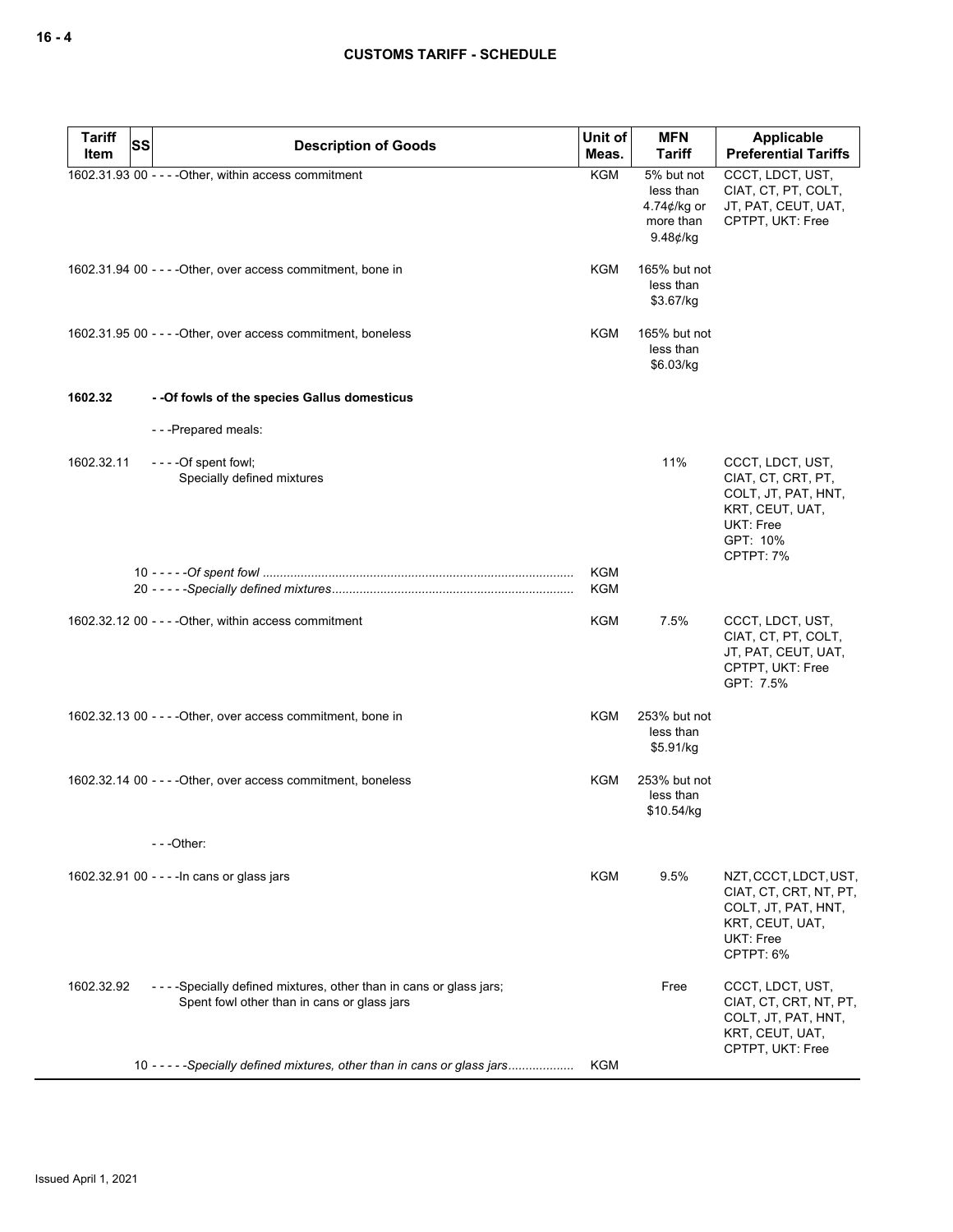| Tariff<br>Item              | <b>SS</b> | <b>Description of Goods</b>                                                  | Unit of<br>Meas. | <b>MFN</b><br><b>Tariff</b>                                        | Applicable<br><b>Preferential Tariffs</b>                                                                              |
|-----------------------------|-----------|------------------------------------------------------------------------------|------------------|--------------------------------------------------------------------|------------------------------------------------------------------------------------------------------------------------|
|                             |           |                                                                              | <b>KGM</b>       |                                                                    |                                                                                                                        |
|                             |           | 1602.32.93 00 - - - - Other, within access commitment                        | KGM              | 5% but not<br>less than<br>4.74¢/kg or<br>more than<br>$9.48¢$ /kg | CCCT, LDCT, UST,<br>CIAT, CT, NT, PT,<br>COLT, JT, PAT, CEUT,<br>UAT, CPTPT,<br>UKT: Free                              |
|                             |           | 1602.32.94 00 - - - - Other, over access commitment, bone in                 | KGM              | 249% but not<br>less than<br>\$5.81/kg                             |                                                                                                                        |
|                             |           | 1602.32.95 00 - - - - Other, over access commitment, boneless                | KGM              | 249% but not<br>less than<br>\$10.36/kg                            |                                                                                                                        |
| 1602.39                     |           | - -Other                                                                     |                  |                                                                    |                                                                                                                        |
|                             |           | 1602.39.10 00 - - - Prepared meals                                           | KGM              | 11%                                                                | CCCT, LDCT, UST,<br>CIAT, CT, CRT, PT,<br>COLT, JT, PAT, HNT,<br>KRT, CEUT, UAT,<br>UKT: Free<br>GPT: 10%<br>CPTPT: 7% |
|                             |           | $- -$ Other:                                                                 |                  |                                                                    |                                                                                                                        |
|                             |           | 1602.39.91 00 - - - - Of ducks, geese or guinea fowls, in cans or glass jars | KGM              | 9.5%                                                               | CCCT, LDCT, UST,<br>CIAT, CT, CRT, PT,<br>COLT, JT, PAT, HNT,<br>KRT, CEUT, UAT,<br>CPTPT, UKT: Free                   |
| 1602.39.99 00 - - - - Other |           |                                                                              | <b>KGM</b>       | Free                                                               | CCCT, LDCT, UST,<br>CIAT, CT, CRT, PT,<br>COLT, JT, PAT, HNT,<br>KRT, CEUT, UAT,<br>CPTPT, UKT: Free                   |
|                             |           | -Of swine:                                                                   |                  |                                                                    |                                                                                                                        |
| 1602.41                     |           | --Hams and cuts thereof                                                      |                  |                                                                    |                                                                                                                        |
|                             |           | 1602.41.10 00 - - - In cans or glass jars                                    | <b>KGM</b>       | 9.5%                                                               | CCCT, LDCT, UST,<br>MXT, CT, CRT, SLT,<br>PT, COLT, JT, PAT,<br>HNT, KRT, CEUT, UAT,<br>CPTPT, UKT: Free               |
| 1602.41.90 00 - - - Other   |           |                                                                              | KGM              | Free                                                               | CCCT, LDCT, GPT,<br>UST, MXT, CIAT, CT,<br>CRT, SLT, PT, COLT,<br>JT, PAT, HNT, KRT,<br>CEUT, UAT, CPTPT,<br>UKT: Free |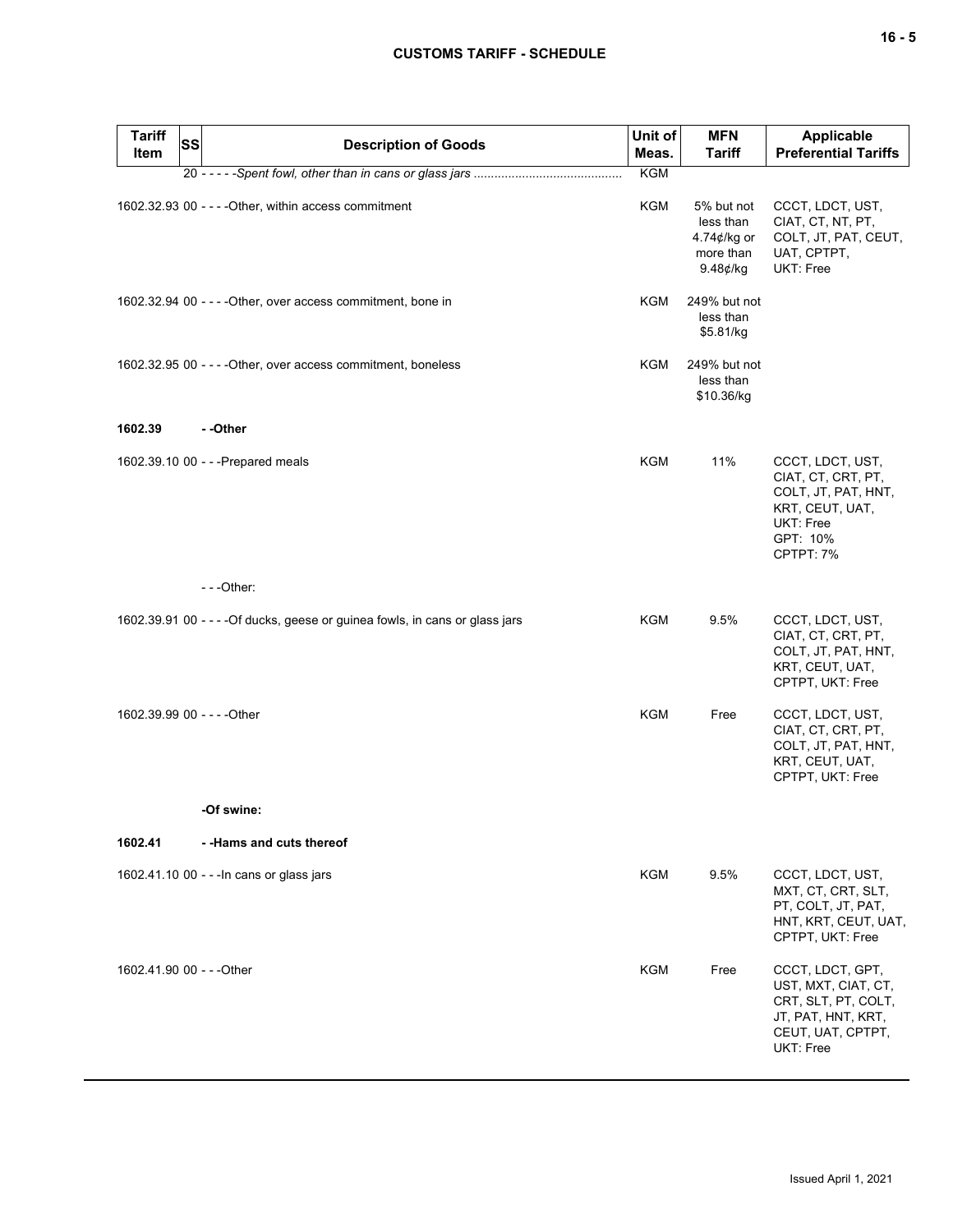| <b>Tariff</b><br><b>SS</b><br>Item | <b>Description of Goods</b>                    | Unit of<br>Meas.         | <b>MFN</b><br><b>Tariff</b> | Applicable<br><b>Preferential Tariffs</b>                                                                                |
|------------------------------------|------------------------------------------------|--------------------------|-----------------------------|--------------------------------------------------------------------------------------------------------------------------|
| 1602.42                            | - -Shoulders and cuts thereof                  |                          |                             |                                                                                                                          |
|                                    | 1602.42.10 00 - - - In cans or glass jars      | <b>KGM</b>               | 9.5%                        | CCCT, LDCT, UST,<br>MXT, CT, CRT, PT,<br>COLT, JT, PAT, HNT,<br>KRT, CEUT, UAT,<br>CPTPT, UKT: Free<br>GPT: 5%           |
| 1602.42.90 00 - - - Other          |                                                | <b>KGM</b>               | Free                        | CCCT, LDCT, GPT,<br>UST, MXT, CIAT, CT,<br>CRT, PT, COLT, JT,<br>PAT, HNT, KRT, CEUT,<br>UAT, CPTPT,<br><b>UKT: Free</b> |
| 1602.49                            | - - Other, including mixtures                  |                          |                             |                                                                                                                          |
| 1602.49.10                         | - - - In cans or glass jars;<br>Prepared meals |                          | 12.5%                       | CCCT, LDCT, UST,<br>MXT, CT, CRT, PT,<br>COLT, JT, PAT, HNT,<br>KRT, CEUT, UAT,<br>CPTPT, UKT: Free<br>GPT: 5%           |
|                                    |                                                | <b>KGM</b><br><b>KGM</b> |                             |                                                                                                                          |
| 1602.49.90 00 - - - Other          |                                                | <b>KGM</b>               | Free                        | CCCT, LDCT, GPT,<br>UST, MXT, CIAT, CT,<br>CRT, PT, COLT, JT,<br>PAT, HNT, KRT, CEUT,<br>UAT, CPTPT,<br>UKT: Free        |
| 1602.50                            | -Of bovine animals                             |                          |                             |                                                                                                                          |
|                                    | 1602.50.10 00 - - - Prepared meals             | <b>KGM</b>               | 11%                         | CCCT, LDCT, UST,<br>MXT, CT, CRT, PT,<br>COLT, JT, PAT, HNT,<br>KRT, CEUT, UAT,<br>CPTPT, UKT: Free<br>GPT: 5%           |
|                                    | $--$ Other:                                    |                          |                             |                                                                                                                          |
| 1602.50.91                         | - - - - In cans or glass jars                  |                          | 9.5%                        | AUT, NZT, CCCT, LDCT,<br>UST, MXT, CT, CRT,<br>PT, COLT, JT, PAT,<br>HNT, KRT, CEUT, UAT,<br>CPTPT, UKT: Free            |
|                                    |                                                | KGM<br>KGM               |                             |                                                                                                                          |
|                                    |                                                |                          |                             |                                                                                                                          |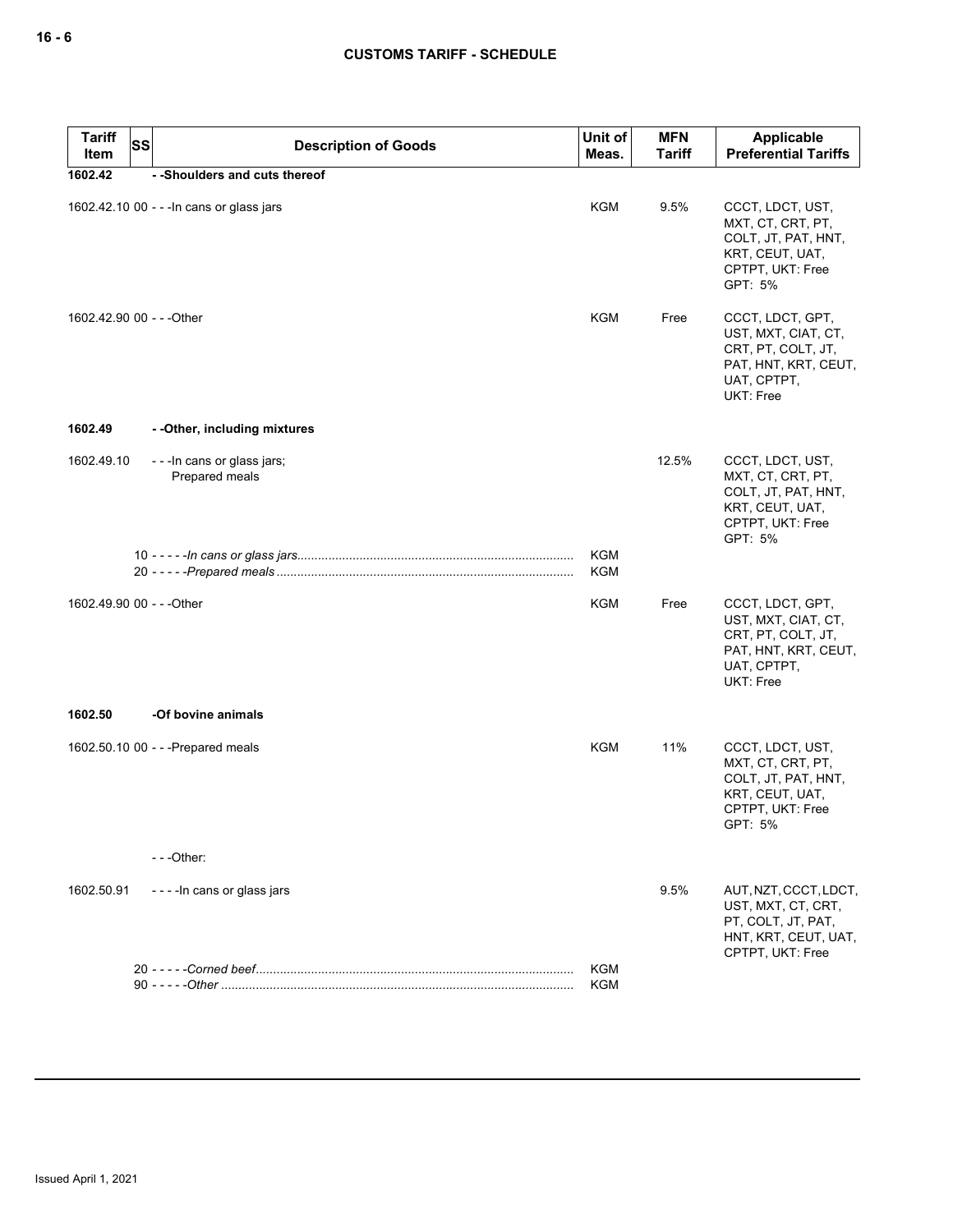| <b>Tariff</b><br>Item       | <b>SS</b> | <b>Description of Goods</b>                                                                   | Unit of<br>Meas. | <b>MFN</b><br><b>Tariff</b> | <b>Applicable</b><br><b>Preferential Tariffs</b>                                                                                   |
|-----------------------------|-----------|-----------------------------------------------------------------------------------------------|------------------|-----------------------------|------------------------------------------------------------------------------------------------------------------------------------|
| 1602.50.99 00 - - - - Other |           |                                                                                               | KGM              | Free                        | AUT, NZT, CCCT, LDCT,<br>GPT, UST, MXT, CIAT,<br>CT, CRT, PT, COLT, JT,<br>PAT, HNT, KRT, CEUT,<br>UAT, CPTPT,<br>UKT: Free        |
| 1602.90                     |           | -Other, including preparations of blood of any animal                                         |                  |                             |                                                                                                                                    |
|                             |           | 1602.90.10 00 - - - Prepared meals                                                            | <b>KGM</b>       | 11%                         | CCCT, LDCT, UST,<br>MXT, CT, CRT, NT, PT,<br>COLT, JT, PAT, HNT,<br>KRT, CEUT, UAT,<br>CPTPT, UKT: Free<br>GPT: 5%                 |
|                             |           | $- -$ Other:                                                                                  |                  |                             |                                                                                                                                    |
|                             |           | 1602.90.91 00 - - - - In cans or glass jars                                                   | KGM              | 12.5%                       | NZT, CCCT, LDCT,<br>UST, MXT, CT, CRT,<br>NT, PT, COLT, JT, PAT,<br>HNT, KRT, CEUT, UAT,<br>CPTPT, UKT: Free<br>GPT: 8%            |
| 1602.90.99 00 - - - - Other |           |                                                                                               | KGM              | Free                        | AUT, NZT, CCCT, LDCT,<br>GPT, UST, MXT, CIAT,<br>CT, CRT, NT, PT,<br>COLT, JT, PAT, HNT,<br>KRT, CEUT, UAT,<br>CPTPT, UKT: Free    |
| 1603.00                     |           | Extracts and juices of meat, fish or crustaceans, molluscs or other<br>aquatic invertebrates. |                  |                             |                                                                                                                                    |
|                             |           | 1603.00.10 00 - - - Of meat                                                                   | KGM              | Free                        | AUT, NZT, CCCT, LDCT,<br>GPT, UST, MXT, CT,<br>CRT, IT, NT, SLT, PT,<br>COLT, JT, PAT, HNT,<br>KRT, CEUT, UAT,<br>CPTPT, UKT: Free |
|                             |           | 1603.00.20 00 - - - Of fish or crustaceans, molluscs or other aquatic invertebrates           | KGM              | 3%                          | CCCT, LDCT, UST,<br>MXT, CT, CRT, IT, NT,<br>SLT, PT, COLT, JT,<br>PAT, HNT, KRT, CEUT,<br>UAT, CPTPT,<br>UKT: Free<br>GPT: 2%     |
| 16.04                       |           | Prepared or preserved fish; caviar and caviar substitutes prepared from<br>fish eggs.         |                  |                             |                                                                                                                                    |
|                             |           | -Fish, whole or in pieces, but not minced:                                                    |                  |                             |                                                                                                                                    |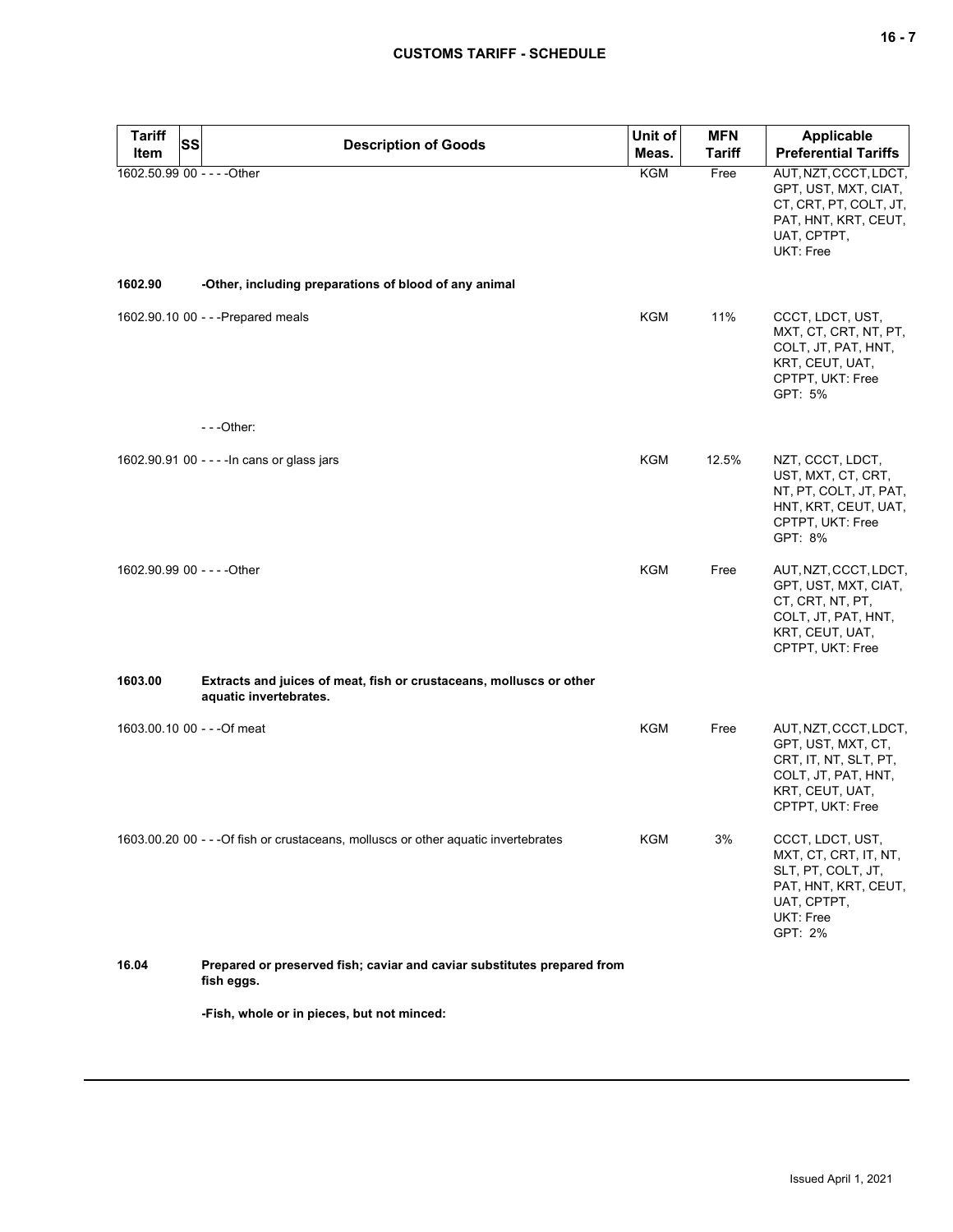| <b>Tariff</b><br>Item       | <b>SS</b> | <b>Description of Goods</b>                    | Unit of<br>Meas.                | <b>MFN</b><br><b>Tariff</b> | Applicable<br><b>Preferential Tariffs</b>                                                                                      |
|-----------------------------|-----------|------------------------------------------------|---------------------------------|-----------------------------|--------------------------------------------------------------------------------------------------------------------------------|
| 1604.11.00                  |           | --Salmon                                       | KGM<br>KGM<br>KGM<br>KGM<br>KGM | 2%                          | CCCT, LDCT, UST,<br>MXT, CIAT, CT, CRT,<br>IT, NT, SLT, PT, COLT,<br>JT, PAT, HNT, KRT,<br>CEUT, UAT, CPTPT,<br>UKT: Free      |
| 1604.12                     |           | --Herrings                                     |                                 |                             |                                                                                                                                |
| 1604.12.10 00 - - - Pickled |           |                                                | KGM                             | Free                        | CCCT, LDCT, GPT,<br>UST, MXT, CIAT, CT,<br>CRT, IT, NT, SLT, PT,<br>COLT, JT, PAT, HNT,<br>KRT, CEUT, UAT,<br>CPTPT, UKT: Free |
| 1604.12.90 00 - - - Other   |           |                                                | KGM                             | 5%                          | CCCT, LDCT, UST,<br>MXT, CT, CRT, IT, NT,<br>SLT, PT, COLT, JT,<br>PAT, HNT, KRT, CEUT,<br>UAT, CPTPT,<br><b>UKT: Free</b>     |
| 1604.13                     |           | - -Sardines, sardinella and brisling or sprats |                                 |                             |                                                                                                                                |
|                             |           | 1604.13.10 00 - - - In cans or glass jars      | KGM                             | Free                        | CCCT, LDCT, GPT,<br>UST, MXT, CIAT, CT,<br>CRT, IT, NT, SLT, PT,<br>COLT, JT, PAT, HNT,<br>KRT, CEUT, UAT,<br>CPTPT, UKT: Free |
| 1604.13.90 00 - - - Other   |           |                                                | KGM                             | 9%                          | CCCT, LDCT, UST,<br>MXT, CT, CRT, IT, NT,<br>SLT, PT, COLT, JT,<br>PAT, HNT, KRT, CEUT,<br>UAT, CPTPT,<br>UKT: Free<br>GPT: 7% |
| 1604.14                     |           | --Tunas, skipjack and bonito (Sarda spp.)      |                                 |                             |                                                                                                                                |
|                             |           | 1604.14.10 00 - - - Atlantic bonito            | <b>KGM</b>                      | 4.5%                        | CCCT, LDCT, UST,<br>MXT, CT, CRT, IT, NT,<br>SLT, PT, COLT, JT,<br>PAT, HNT, KRT, CEUT,<br>UAT, CPTPT,<br>UKT: Free            |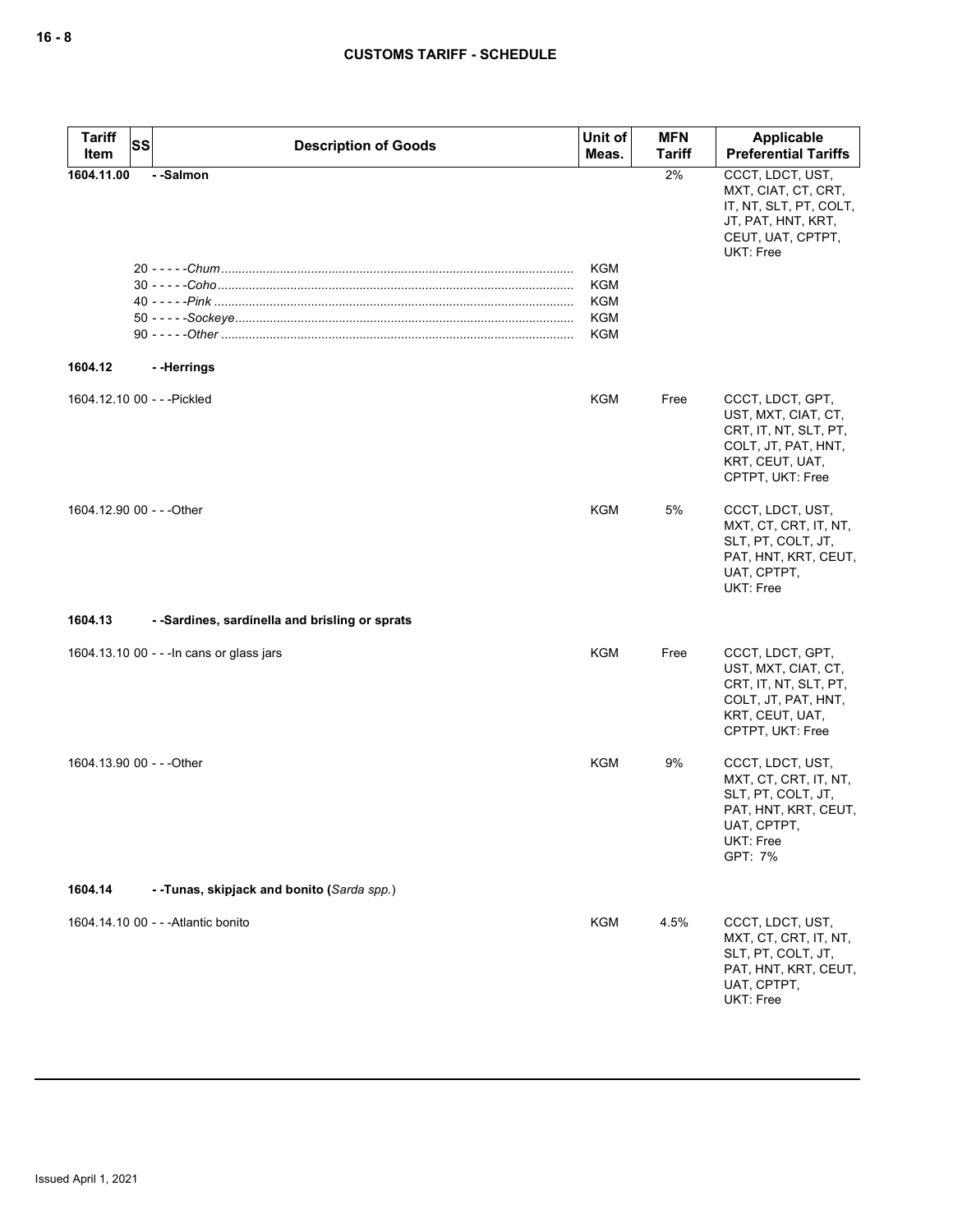| × |  | ×<br>۰. |
|---|--|---------|
|---|--|---------|

| <b>Tariff</b>              | <b>SS</b> | <b>Description of Goods</b>                                | Unit of    | <b>MFN</b>    | <b>Applicable</b>                                                                                                                      |
|----------------------------|-----------|------------------------------------------------------------|------------|---------------|----------------------------------------------------------------------------------------------------------------------------------------|
| Item                       |           |                                                            | Meas.      | <b>Tariff</b> | <b>Preferential Tariffs</b>                                                                                                            |
| 1604.14.90                 |           | ---Other<br>-----In oil or in preparations containing oil: |            | 7%            | CCCT, LDCT, UST,<br>MXT, CIAT, CT, CRT,<br>IT, NT, SLT, PT, COLT,<br>JT, PAT, HNT, KRT,<br>CEUT, UAT, CPTPT,<br>UKT: Free<br>GPT: 3.5% |
|                            |           |                                                            | <b>KGM</b> |               |                                                                                                                                        |
|                            |           |                                                            | <b>KGM</b> |               |                                                                                                                                        |
|                            |           | $---Other:$                                                |            |               |                                                                                                                                        |
|                            |           |                                                            | <b>KGM</b> |               |                                                                                                                                        |
|                            |           |                                                            | <b>KGM</b> |               |                                                                                                                                        |
| 1604.15.00 00 - - Mackerel |           |                                                            | <b>KGM</b> | 8%            | CCCT, LDCT, UST,<br>MXT, CT, CRT, IT, NT,<br>SLT, PT, COLT, JT,<br>PAT, HNT, KRT, CEUT,<br>UAT, CPTPT,<br>UKT: Free                    |
| 1604.16                    |           | - - Anchovies                                              |            |               |                                                                                                                                        |
|                            |           | 1604.16.10 00 - - - In cans or glass jars                  | <b>KGM</b> | Free          | CCCT, LDCT, GPT,<br>UST, MXT, CIAT, CT,<br>CRT, IT, NT, SLT, PT,<br>COLT, JT, PAT, HNT,<br>KRT, CEUT, UAT,<br>CPTPT, UKT: Free         |
| 1604.16.90 00 - - - Other  |           |                                                            | <b>KGM</b> | 9%            | CCCT, LDCT, UST,<br>MXT, CT, CRT, IT, NT,<br>SLT, PT, COLT, JT,<br>PAT, HNT, KRT, CEUT,<br>UAT, CPTPT,<br><b>UKT: Free</b><br>GPT: 5%  |
| 1604.17.00 00 - - Eels     |           |                                                            | <b>KGM</b> | 7%            | CCCT, LDCT, UST,<br>MXT, CT, CRT, IT, NT,<br>SLT, PT, COLT, JT,<br>PAT, HNT, KRT, CEUT,<br>UAT, CPTPT,<br>UKT: Free<br>GPT: 7%         |
|                            |           | 1604.18.00 00 - - Shark fins                               | <b>KGM</b> | 7%            | CCCT, LDCT, UST,<br>MXT, CT, CRT, IT, NT,<br>SLT, PT, COLT, JT,<br>PAT, HNT, KRT, CEUT,<br>UAT, CPTPT,<br>UKT: Free<br>GPT: 7%         |

**1604.19 - -Other**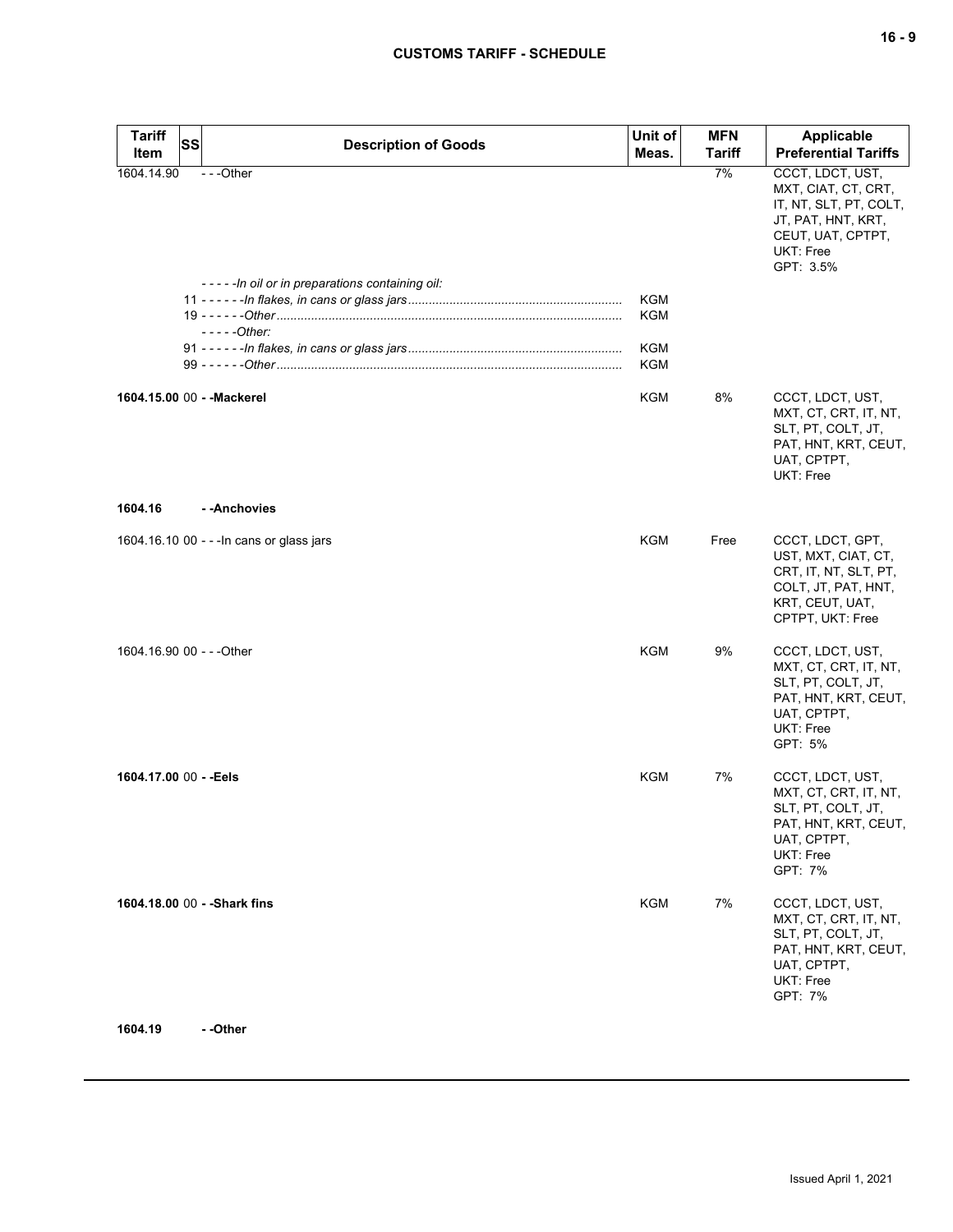| <b>Tariff</b> | <b>SS</b> |                                                                                      | Unit of                  | <b>MFN</b>    | Applicable                                                                                                                                                                              |
|---------------|-----------|--------------------------------------------------------------------------------------|--------------------------|---------------|-----------------------------------------------------------------------------------------------------------------------------------------------------------------------------------------|
| Item          |           | <b>Description of Goods</b>                                                          | Meas.                    | <b>Tariff</b> | <b>Preferential Tariffs</b>                                                                                                                                                             |
| 1604.19.90    |           | 1604.19.10 00 - - - Whitebait, in cans or glass jars<br>$- -$ Other                  | <b>KGM</b>               | 7%<br>7%      | NZT, CCCT, LDCT,<br>UST, MXT, CT, CRT, IT,<br>NT, SLT, PT, COLT, JT,<br>PAT, HNT, KRT, CEUT,<br>UAT, CPTPT,<br><b>UKT: Free</b><br>GPT: 7%<br>CCCT, LDCT, UST,<br>MXT, CT, CRT, IT, NT, |
|               |           |                                                                                      |                          |               | SLT, PT, COLT, JT,<br>PAT, HNT, KRT, CEUT,<br>UAT, CPTPT,<br><b>UKT: Free</b><br>GPT: 7%                                                                                                |
|               |           | 10 - - - - - Fish sticks and similar products of any size or shape, fillets or other | KGM                      |               |                                                                                                                                                                                         |
|               |           | - - - - -Other:                                                                      |                          |               |                                                                                                                                                                                         |
|               |           |                                                                                      | <b>KGM</b><br><b>KGM</b> |               |                                                                                                                                                                                         |
|               |           |                                                                                      |                          |               |                                                                                                                                                                                         |
| 1604.20       |           | -Other prepared or preserved fish                                                    |                          |               |                                                                                                                                                                                         |
|               |           | 1604.20.10 00 - - - Prepared meals                                                   | KGM                      | 11%           | CCCT, LDCT, UST,<br>MXT, CT, CRT, IT, NT,<br>SLT, PT, COLT, JT,<br>PAT, HNT, KRT, CEUT,<br>UAT, CPTPT,<br>UKT: Free<br>GPT: 10%                                                         |
|               |           | 1604.20.20 00 - - - Gefilte fish                                                     | KGM                      | 7%            | CCCT, LDCT, UST,<br>MXT, CIAT, CT, CRT,<br>IT, NT, SLT, PT, COLT,<br>JT, PAT, HNT, KRT,<br>CEUT, UAT, CPTPT,<br><b>UKT: Free</b><br>GPT: 7%                                             |
| 1604.20.90    |           | ---Other                                                                             |                          | 7%            | CCCT, LDCT, UST,<br>MXT, CT, CRT, IT, NT,<br>SLT, PT, COLT, JT,<br>PAT, HNT, KRT, CEUT,<br>UAT, CPTPT,<br><b>UKT: Free</b><br>GPT: 7%                                                   |
|               |           | -----Imitation seafood:                                                              | KGM                      |               |                                                                                                                                                                                         |
|               |           |                                                                                      | <b>KGM</b>               |               |                                                                                                                                                                                         |
|               |           |                                                                                      | KGM                      |               |                                                                                                                                                                                         |
|               |           |                                                                                      | KGM                      |               |                                                                                                                                                                                         |
|               |           |                                                                                      | KGM                      |               |                                                                                                                                                                                         |

**-Caviar and caviar substitutes:**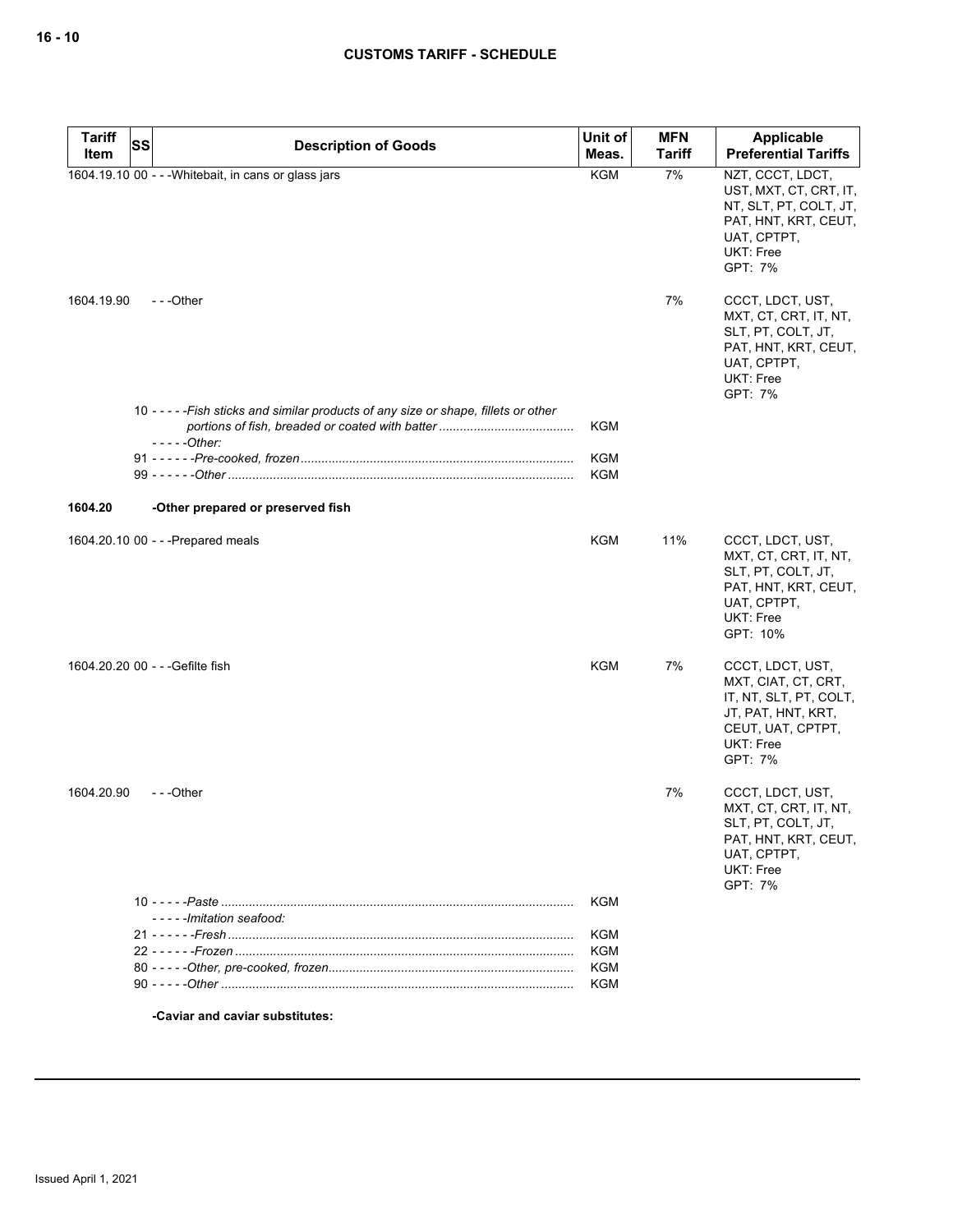# **CUSTOMS TARIFF - SCHEDULE**

| <b>Tariff</b>                    | SS | <b>Description of Goods</b>                                                                                                            | Unit of             | <b>MFN</b>          | <b>Applicable</b>                                                                                                              |
|----------------------------------|----|----------------------------------------------------------------------------------------------------------------------------------------|---------------------|---------------------|--------------------------------------------------------------------------------------------------------------------------------|
| Item<br>1604.31.00 00 - - Caviar |    |                                                                                                                                        | Meas.<br><b>KGM</b> | <b>Tariff</b><br>3% | <b>Preferential Tariffs</b><br>CCCT, LDCT, GPT,                                                                                |
|                                  |    |                                                                                                                                        |                     |                     | UST, MXT, CIAT, CT,<br>CRT, IT, NT, SLT, PT,<br>COLT, JT, PAT, HNT,<br>KRT, CEUT, UAT,<br>CPTPT, UKT: Free                     |
|                                  |    | 1604.32.00 00 - - Caviar substitutes                                                                                                   | KGM                 | 3%                  | CCCT, LDCT, GPT,<br>UST, MXT, CT, CRT, IT,<br>NT, SLT, PT, COLT, JT,<br>PAT, HNT, KRT, CEUT,<br>UAT, CPTPT,<br>UKT: Free       |
| 16.05                            |    | Crustaceans, molluscs and other aquatic invertebrates, prepared or<br>preserved.                                                       |                     |                     |                                                                                                                                |
| 1605.10.00                       |    | -Crab                                                                                                                                  |                     | 5%                  | CCCT, LDCT, UST,<br>MXT, CT, CRT, IT, NT,<br>SLT, PT, COLT, JT,<br>PAT, HNT, KRT, CEUT,<br>UAT, CPTPT,<br>UKT: Free            |
|                                  |    |                                                                                                                                        | KGM                 |                     |                                                                                                                                |
|                                  |    |                                                                                                                                        | KGM<br>KGM          |                     |                                                                                                                                |
|                                  |    | -Shrimps and prawns:                                                                                                                   |                     |                     |                                                                                                                                |
|                                  |    |                                                                                                                                        |                     |                     |                                                                                                                                |
| 1605.21.00                       |    | - - Not in airtight container                                                                                                          |                     | Free                | CCCT, LDCT, GPT,<br>UST, MXT, CIAT, CT,<br>CRT, IT, NT, SLT, PT,<br>COLT, JT, PAT, HNT,<br>KRT, CEUT, UAT,<br>CPTPT, UKT: Free |
|                                  |    |                                                                                                                                        | KGM<br>KGM          |                     |                                                                                                                                |
| 1605.29.00 00 - - Other          |    |                                                                                                                                        | KGM                 | Free                | CCCT, LDCT, GPT,<br>UST, MXT, CIAT, CT,<br>CRT, IT, NT, SLT, PT,<br>COLT, JT, PAT, HNT,<br>KRT, CEUT, UAT,<br>CPTPT, UKT: Free |
| 1605.30                          |    | -Lobster                                                                                                                               |                     |                     |                                                                                                                                |
|                                  |    | 1605.30.10 00 - - -Shelled, cooked by steaming or boiling in water, whether or not frozen but KGM<br>not further prepared or preserved |                     | Free                | CCCT, LDCT, GPT,<br>UST, MXT, CIAT, CT,<br>CRT, IT, NT, SLT, PT,<br>COLT, JT, PAT, HNT,<br>KRT, CEUT, UAT,<br>CPTPT, UKT: Free |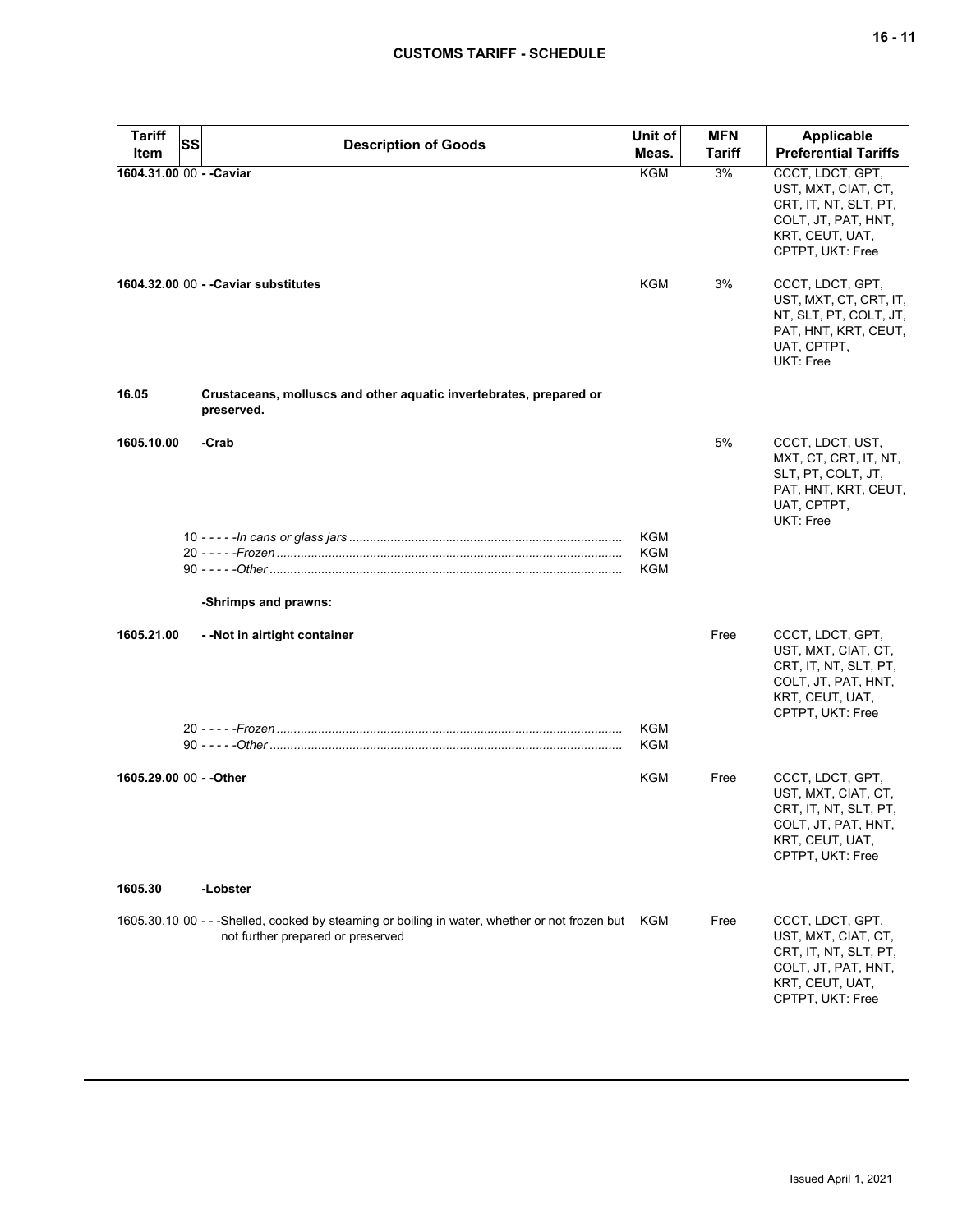| <b>Tariff</b>             | <b>SS</b><br><b>Description of Goods</b>             | Unit of    | <b>MFN</b>    | Applicable                                                                                                                                  |
|---------------------------|------------------------------------------------------|------------|---------------|---------------------------------------------------------------------------------------------------------------------------------------------|
| Item                      |                                                      | Meas.      | <b>Tariff</b> | <b>Preferential Tariffs</b>                                                                                                                 |
| 1605.30.90 00 - - - Other |                                                      | <b>KGM</b> | 4%            | CCCT, LDCT, UST,<br>MXT, MUST, CT, CRT,<br>IT, NT, SLT, PT, COLT,<br>JT, PAT, HNT, KRT,<br>CEUT, UAT, CPTPT,<br><b>UKT: Free</b><br>GPT: 3% |
| 1605.40                   | -Other crustaceans                                   |            |               |                                                                                                                                             |
|                           | 1605.40.10 00 - - - Crayfish, in cans or glass jars  | <b>KGM</b> | 5%            | NZT, CCCT, LDCT,<br>UST, MXT, CT, CRT, IT,<br>NT, SLT, PT, COLT, JT,<br>PAT, HNT, KRT, CEUT,<br>UAT, CPTPT,<br>UKT: Free                    |
| 1605.40.90 00 - - - Other |                                                      | <b>KGM</b> | 5%            | CCCT, LDCT, UST,<br>MXT, CT, CRT, IT, NT,<br>SLT, PT, COLT, JT,<br>PAT, HNT, KRT, CEUT,<br>UAT, CPTPT,<br><b>UKT: Free</b>                  |
|                           | -Molluscs:                                           |            |               |                                                                                                                                             |
| 1605.51.00 00 - - Oysters |                                                      | <b>KGM</b> | 2%            | CCCT, LDCT, GPT,<br>UST, MXT, CT, CRT, IT,<br>NT, SLT, PT, COLT, JT,<br>PAT, HNT, KRT, CEUT,<br>UAT, CPTPT,<br>UKT: Free                    |
|                           | 1605.52.00 00 - - Scallops, including queen scallops | <b>KGM</b> | 4%            | CCCT, LDCT, UST,<br>MXT, CT, CRT, IT, NT,<br>SLT, PT, COLT, JT,<br>PAT, HNT, KRT, CEUT,<br>UAT, CPTPT,<br>UKT: Free<br>GPT: 3%              |
|                           | 1605.53.00 00 - - Mussels                            | KGM        | 4%            | CCCT, LDCT, UST,<br>MXT, CT, CRT, IT, NT,<br>SLT, PT, COLT, JT,<br>PAT, HNT, KRT, CEUT,<br>UAT, CPTPT,<br>UKT: Free<br>GPT: 3%              |
|                           | 1605.54.00 00 - - Cuttle fish and squid              | <b>KGM</b> | Free          | CCCT, LDCT, GPT,<br>UST, MXT, CIAT, CT,<br>CRT, IT, NT, SLT, PT,<br>COLT, JT, PAT, HNT,<br>KRT, CEUT, UAT,<br>CPTPT, UKT: Free              |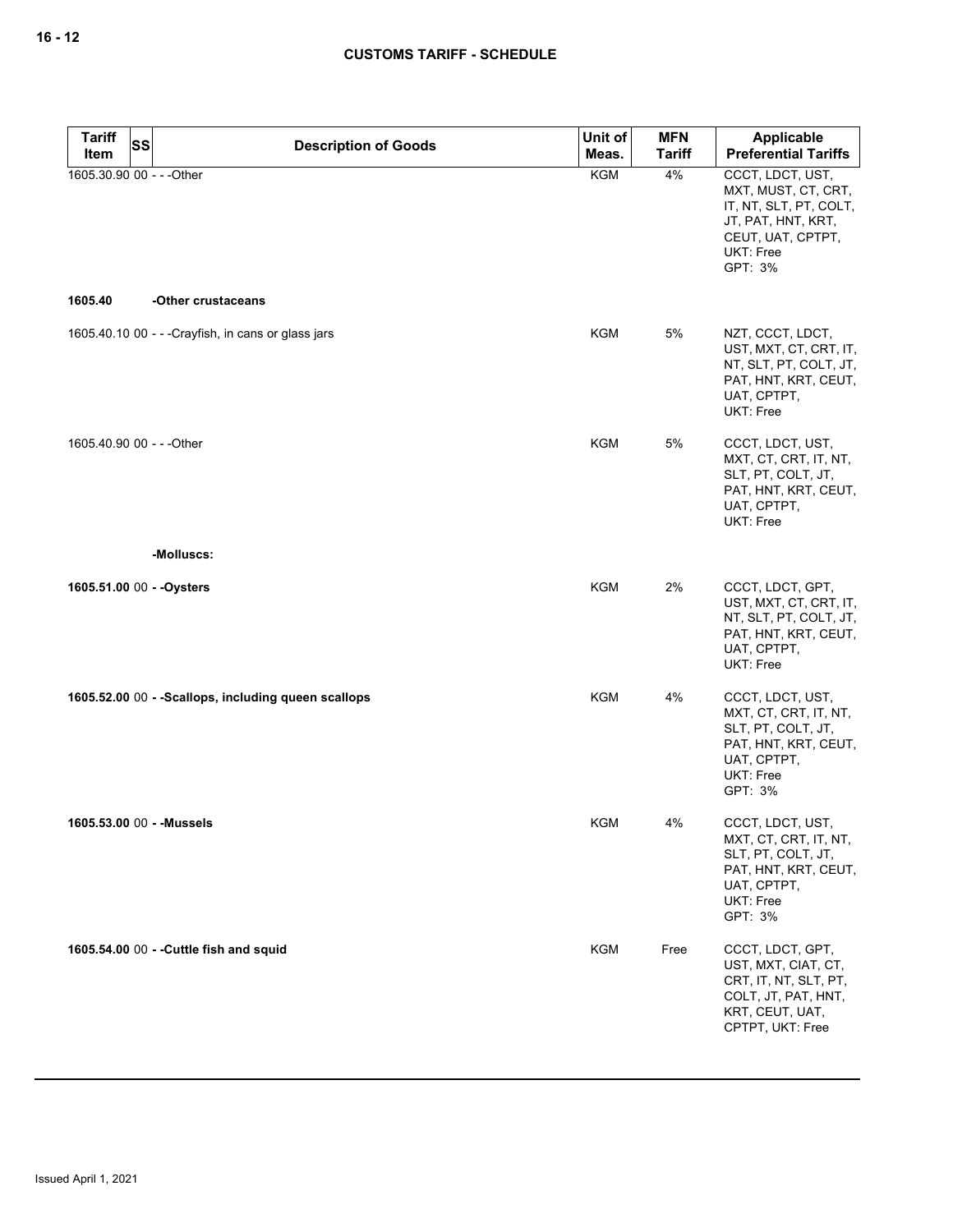# **CUSTOMS TARIFF - SCHEDULE**

| Tariff<br>Item            | SS | <b>Description of Goods</b>                        | Unit of<br>Meas. | <b>MFN</b><br><b>Tariff</b> | <b>Applicable</b><br><b>Preferential Tariffs</b>                                                                                    |  |
|---------------------------|----|----------------------------------------------------|------------------|-----------------------------|-------------------------------------------------------------------------------------------------------------------------------------|--|
|                           |    | 1605.55.00 00 - - Octopus                          | <b>KGM</b>       | Free                        | CCCT, LDCT, GPT,<br>UST, MXT, CIAT, CT,<br>CRT, IT, NT, SLT, PT,<br>COLT, JT, PAT, HNT,<br>KRT, CEUT, UAT,<br>CPTPT, UKT: Free      |  |
|                           |    | 1605.56.00 00 - - Clams, cockles and arkshells     | KGM              | 6.5%                        | CCCT, LDCT, UST,<br>MXT, CT, CRT, IT, NT,<br>SLT, PT, COLT, JT,<br>PAT, HNT, KRT, CEUT,<br>UAT, CPTPT,<br>UKT: Free<br>GPT: 6%      |  |
| 1605.57.00 00 - - Abalone |    |                                                    | <b>KGM</b>       | 4%                          | CCCT, LDCT, UST,<br>MXT, CT, CRT, IT, NT,<br>SLT, PT, COLT, JT,<br>PAT, HNT, KRT, CEUT,<br>UAT, CPTPT,<br>UKT: Free<br>GPT: 3%      |  |
|                           |    | 1605.58.00 00 - - Snails, other than sea snails    | KGM              | 4%                          | CCCT, LDCT, UST,<br>MXT, CT, CRT, IT, NT,<br>SLT, PT, COLT, JT,<br>PAT, HNT, KRT, CEUT,<br>UAT, CPTPT,<br>UKT: Free<br>GPT: 3%      |  |
| 1605.59<br>- -Other       |    |                                                    |                  |                             |                                                                                                                                     |  |
|                           |    | 1605.59.10 00 - - - Toheroas, in can or glass jars | KGM              | 4%                          | NZT, CCCT, LDCT,<br>UST, MXT, CT, CRT, IT,<br>NT, SLT, PT, COLT, JT,<br>PAT, HNT, KRT, CEUT,<br>UAT, CPTPT,<br>UKT: Free<br>GPT: 3% |  |
| 1605.59.90 00 - - - Other |    |                                                    | <b>KGM</b>       | 4%                          | CCCT, LDCT, UST,<br>MXT, CT, CRT, IT, NT,<br>SLT, PT, COLT, JT,<br>PAT, HNT, KRT, CEUT,<br>UAT, CPTPT,<br>UKT: Free<br>GPT: 3%      |  |

**-Other aquatic invertebrates:**